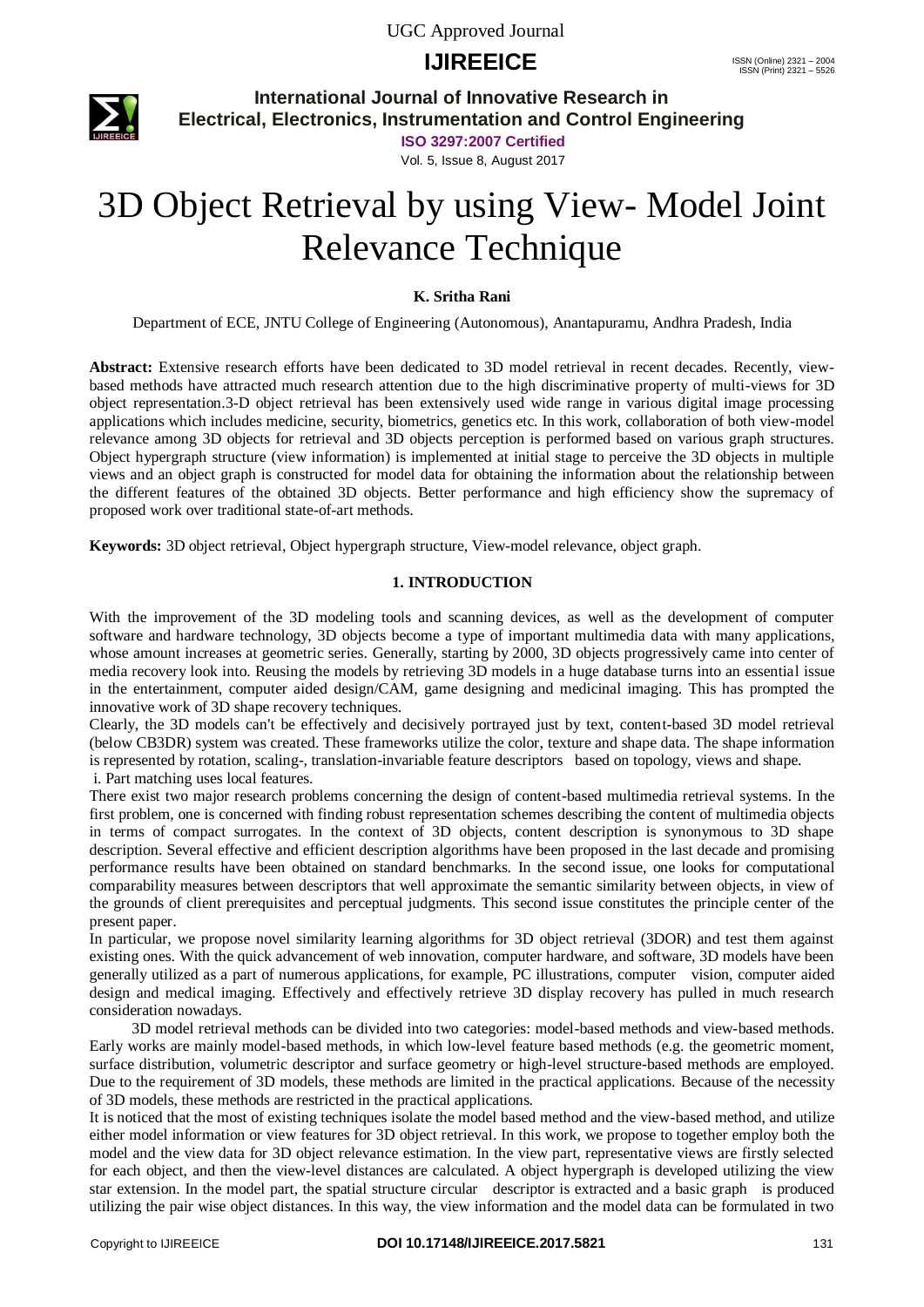# **IJIREEICE** ISSN (Online)  $2321 - 2004$ <br>
ISSN (Print)  $2321 - 2004$



**International Journal of Innovative Research in Electrical, Electronics, Instrumentation and Control Engineering**

**ISO 3297:2007 Certified**

Vol. 5, Issue 8, August 2017

graph structures. Learning on the two graphs is conducted to estimate the relevance among 3D objects, in which the graph weights can be also optimized.

### **2. FROM 2D PHOTOGRAPHY TO 3D OBJECT RETRIEVAL**

Due to the compactness of global 3D object descriptors, their performance in capturing inter/intra class variability's are known to be poor in practice. In contrast, local geometric descriptors, even though computationally expensive, achieve relatively good performance and captures inter/intra class variability's (including deformations) better than global ones. The framework presented in this paper is based on local features and also cares about computational issues while keeping advantages in terms of precision and robustness.

Our objective is searching 3D databases of objects utilizing one or various 2D views; this plan will be alluded to as "2D-to-3D". We characterize our test set as an accumulation of single or multiple views of a similar scene or question while our exhibition set relates to an extensive arrangement of 3D models. A question, in the test set, will either be (i) multiple views of a same object, for example stereo-pair, or (ii) a 3D object model processed in order to extract several views; so ending with the "2D-to-3D" querying paradigm in both cases (iii).Gallery data are also processed in order to extract several views for each 3D object

At least two reasons motivate the use of the 2D-to-3D querying paradigm:

• The difficulty of getting "3D query models" when only multiple views of an object of interest are available. This might happen when 3D reconstruction techniques fail or when 3D acquisition systems are not available. 2D-to-3D approaches should then be applied instead.

• 3D gallery models can be manipulated via different similarity and affine transformations, in order to generate multiple views which fit the 2D probe data, so "2D-to-3D" recognition and retrieval paradigm can be achieved.

#### **3. LITERATURE SURVEY**

Elad et al. [2001] have utilized minutes (up to the seventh request) of surface focuses, abusing the way that, unique in relation to the instance of 2D images, 3D models calculation of minutes is not influenced without anyone else's input impediments. In Zhang [2001], a portrayal in view of minute invariants and Fourier change coefficients has been joined with dynamic figuring out how to consider client importance input and enhance the viability of recovery. In Novotni [2003], a technique has been displayed to figure 3D Zernike descriptors from voxelized models. 3D Zernike descriptors catch question intelligibility the outspread way and toward the path along a circle.

Not with standing, the adequacy of the approach is unequivocally dependent on the nature of the voxelization procedure. View-based portrayals utilize an arrangement of 2D views of the model and proper descriptors of their substance to speak to the 3D object shape. One issue with this approach is concerns the requirement for portrayals that are computationally tractable .In Mahmoudi [2002] and Ohbuchi [2003], various perspectives of the 3D object is taken and, for each view, the 2D views is considered. Consequently, PCA has been utilized to decrease all question perspectives to a restricted arrangement of delegate sees that are utilized to speak to the entire 3D object shape. Shape portrayals in view of factual models consider the circulation of nearby components measured at the vertices of the 3D object mesh.

The least difficult approach approximates a component dissemination with its histogram. Any metric can be utilized to process the likeness between the circulations of two models. In Vandeborre [2002], portrayal of 3D objects is caught utilizing histograms of the ebb and flow of work vertices. In Osada et al. [2002], the creators have presented shape works as disseminations of shape properties. Each distribution is approximated through the histogram of the values of the shape function.

#### **4. PROPOSED METHOD**

#### **(A) 3D-object retrieval and recognition with hypergraph analysis**

View based 3D object retrieval and recognition has become popular in practice , e.g., in CAD. It is hard to assess the difference between two objects which are represented by multiple views . In this way, view based 3-D object retrieval and recognition techniques may not perform well. In this paper, we propose a hypergraph analysis **to** deal with trouble by keeping away from the estimation of the distance between objects: specifically, we build different hypergraphs for a set 3-D objects based on 2D views. In these hypergraphs , every vertex is a object, and each edge is a cluster of views. Consequently, an edge associates various vertices. The weights of each edge based on the similarities in any two views inside the cluster. Retrieval and Recognition are performed based on the Hypergraphs. Accordingly, this technique can investigate the higher order relationship among objects and does not use the distance between objects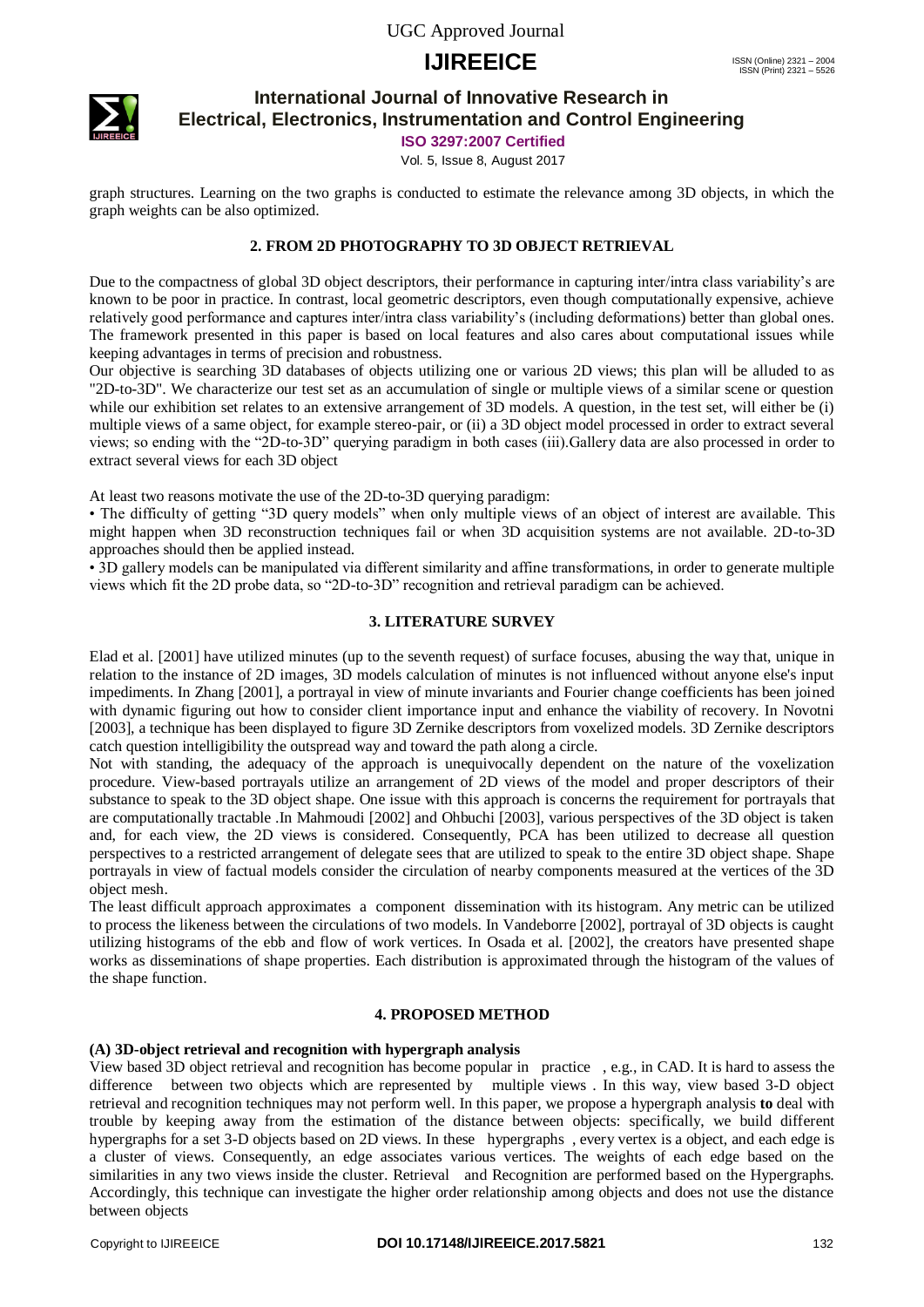### **IJIREEICE** ISSN (Online)  $2321 - 2004$ <br>
ISSN (Print)  $2321 - 2004$



### **International Journal of Innovative Research in Electrical, Electronics, Instrumentation and Control Engineering**

**ISO 3297:2007 Certified**

Vol. 5, Issue 8, August 2017

#### **(B) View-based hypergraph generation**

Here the view-based hypergraph is generated by using the method in [20] and briefly introduced as follows. Let  $O = \{O_1, \ldots, O_n\}$ denote then 3D objects in the data set, and  $V_i = \{v_{i1}, \ldots, v_{in}\}$  denote the  $n_i$  views of the  $i_{th}$  3D object  $O_i$ . Here, we aim to explore the relevance among 3D object with multiple view information.

Generally, although multiple views can represent by more information about 3D objects, they also bring in redundant data, which may result to much computational cost and even lead to false results. we first select representative views for each 3D object, and only these representative views are employed in the 3D object retrieval process.

Given then  $n_i$  views  $V_i = \{v_{i1},...,v_{ini}\}$  of  $O_i$ , we conduct hierarchical agglomerative clustering (HAC) to group these views into view clusters. The HAC method is considered here due to that it can guarantee the intra cluster distance between each pair of views cannot exceed the threshold. Here the widely employed Zernike moments are used as the view features, which are robust to image rotation, scaling and translation and have been used in many 3D object retrieval tasks. The 49-D Zernike moments are extracted from each view of 3D objects. With the view clustering results, one representative view is selected from each view cluster. Here we let  $V_i = \{v_{i1},...,v_{im}\}\$  denote the  $m_i$  representative views for  $O_i$ . In our experiments,  $m_i$  mostly ranges from 5 to 20.

Hypergraph has been used in many multimedia information retrieval tasks, such as image retrieval. Hypergraph has shown its superior on high-order information representation. In our work, we propose to employ star expansion to construct an object hypergraph with views to formulate the relationship among 3D objects. Here we denote the object hypergraph as  $G_H = (V_H, E_H, W_H)$ . For the n objects in the dataset, there are n vertices in $G_H$ , where each vertex represents one 3D object.



Fig. 1: An illustration of hyper edge construction. In this figure, there are seven objects with representative views. Here one view from O4 is selected as the centre view, and its four closest views are located in the figure, which are from O1, O3, O6 and O7. Then the corresponding hyper edge connects O1, O3, O4, O6 and O7

The hyper edges are generated as follows. We assume there are totally nr representative views for all n objects. We first calculate the Zernike moments-based distance between each two views, and the top K closest views can be generated for each representative view. For each representative view, one hyper edge is constructed, which connects the objects with views in the top K closest views. In our experiment, K is set as 10. Figure 3 shows an example of hyper edge generation. Generally,  $n_r$  hyper edges can be generated for  $G_H$ . The weight of one hyper edge  $e_H$  can be calculated by

$$
w_{H}(e) = \frac{1}{K} \sum exp[\frac{d(V_{x}, V_{c})^{2}}{\sigma^{2}H})
$$
 (1)

Where  $V_c$  is the centra view of the hyper edge,  $V_x$  is one of the top K closest view to  $V_c$ ,  $d(V_x, V_c)$  is the distance between  $V_c$  and  $V_x$ , and  $\sigma_H$  is empirically set as the median of all view pair distances.

Given the object hyper graph  $G_H = (V_H, E_H, W_H)$ , the incidence matrix H can be generated by

$$
h(v_{H,}e_{H}) = \begin{cases} 1 & \text{if } V_{H} \in e_{H} \\ 0 & \text{if } v_{H} \notin e_{H} \end{cases} \quad (2)
$$

The vertex degree of  $V_H$  can be defined as

$$
\rho(V_H) = \sum_{e_H \in E_H} \omega(e_H) h(v_H, e_H) \quad (3)
$$

The edge degree of  $e_H$  can be defined as

$$
\rho(e_H) = \sum_{V_H \in V_H} h(V_H, e_H) \qquad (4)
$$

#### Copyright to IJIREEICE **DOI 10.17148/IJIREEICE.2017.5821** 133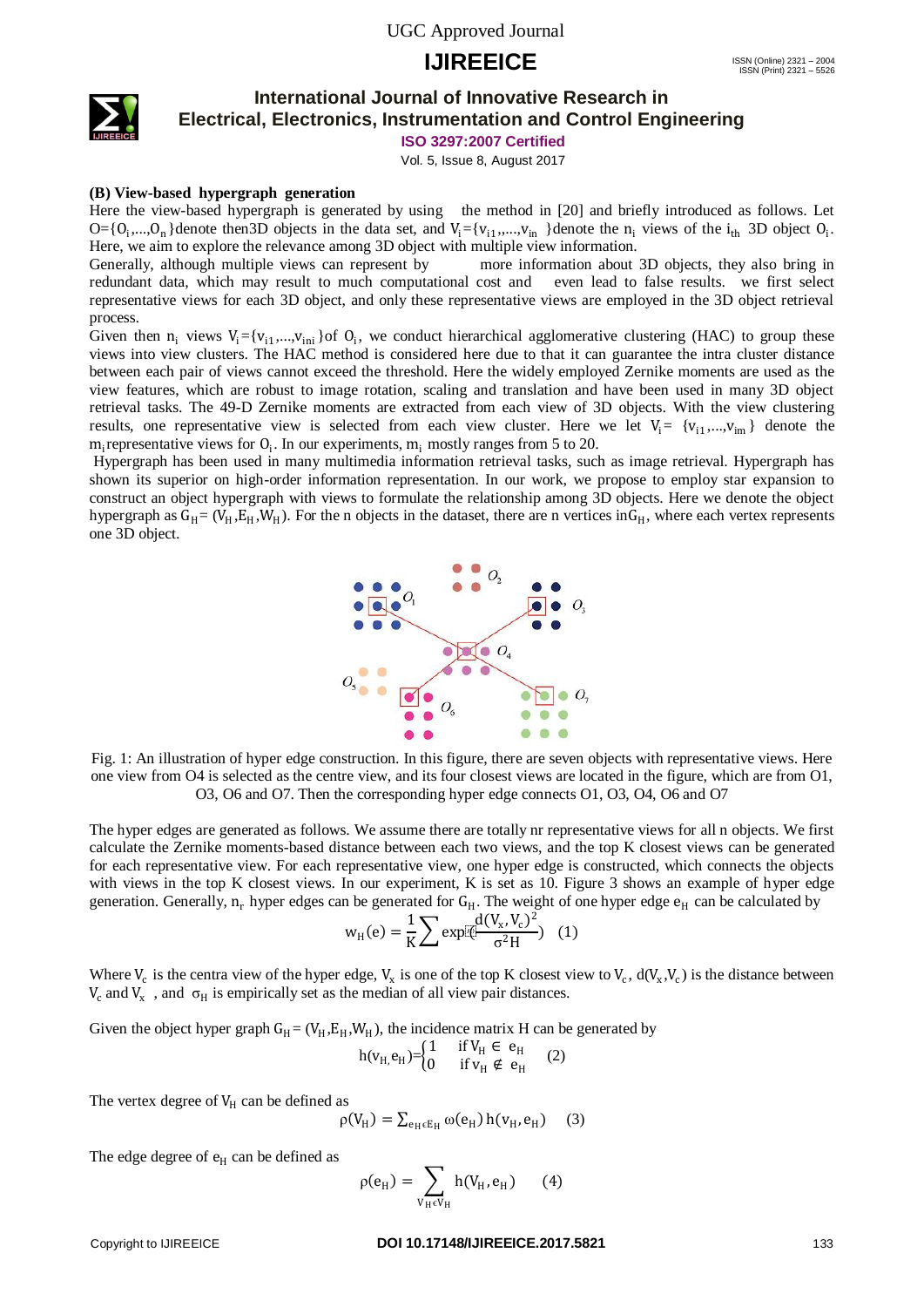# **IJIREEICE** ISSN (Online)  $2321 - 2004$ <br>
ISSN (Print)  $2321 - 2004$



**ISO 3297:2007 Certified**

Vol. 5, Issue 8, August 2017

The vertex degree matrix and the edge degree matrix can be denoted by two diagonal matrices  $D_v$  and  $D_c$ . In the constructed hypergraph, when two 3D objects share more similar views, they can be connected by more hyper edges with high weights, which indicates the high correlation among these 3D objects.

#### **(C) Model-based graph generation**

Given the model data of 3D objects, here we further explore the model-based object relationship. Here the spatial structure circular descriptor (SSCD) is employed as the model feature. SSCD aims to represent the depth information of the model surface on the projection minimal bounding box of the3D model. The depth histogram is generated as the feature for the 3D model. Following [21], the bipartite graph matching is conducted to measure the distance between each two 3D models, i.e., $d_{SSCD}$   $(O_i, O_j)$ 

Here, the relationship among 3D objects is formulated in a simple object graph structure  $G=(V,E,W)$ . Here each vertex in G represents one 3D object, i.e., there are n vertices in G. The weight of an edge  $e(i,j)$  in G is calculated by using the similarity between two corresponding 3D objects  $O_i$  and  $O_i$  as

$$
W(V_i, V_j) = exp\left(-\frac{d_{SSCD} (v_i, v_j)^2}{\sigma^2_s}\right) \qquad (5)
$$

Where  $d_{SSCD}(V_i, V_j)$  is distance between  $O_i$  and  $O_j$ , and  $\sigma_s$  is set as the median of all modal pair distances.

#### **(D) Learning on the joint graph**

Now we have two types of formulation of relationship among 3D objects, i.e., view-based and model-based. Here these two formulations are jointly explored to estimate the relevance among 3D objects.

In this part, first we introduce the learning framework when n the view-based and model-based information are regarded with equal weight, and then we propose a jointly learning framework to learn the optimal combination weights for each modality.

#### **(1) The initial learning framework**

Here we start from the learning framework which regards different modalities, i.e., model and view, as equal. The 3D object retrieval task can be formulated as the one-class classification work as shown in[51]. The main objective is to learn the optimal pairwise object relevance under both the graph and hypergraph structure. Given the initial labeled data (the query object in our case), an empirical loss term can be added as a constraint for the learning process. The transductive inference can be formulated as a regularization as

$$
arg\min_{f} \{\Omega_{v}(f) + \mu R(f)\} \quad (6)
$$

In this formulation, f is the to-be-learnt relevance vector,  $\Omega_{v}(f)$  is the regularizer term on the view-based hypergraph structure,  $\Omega_M(f)$  is the regularizer term on the model-based graph structure, R(f) is the empirical loss. This objective function aims to minimize the empirical loss and the regularizers on the model-based graph and the view-based hypergraph simultaneously which can lead to the optimal relevance vector f for retrieval. The two regularizers and the empirical loss term are defined as follows.

The view-based hypergraph regularizer  $\Omega_{\nu}$  (f) is defined as

$$
\Omega_{\nu}(f) = \sum_{e_H} \sum_{u,v \in v_H} \frac{w_H(eH_i)h(u,eH_i)h(v,eH_i)}{p(eH_i)} \left(\frac{f(u)}{\sqrt{p(u)}} - \frac{f(u)}{\sqrt{p(v)}}\right)^2 = \frac{1}{2} \sum_{e_H} \sum_{u,v \in v_H} \frac{w_H(eH_i)h(u,eH_i)h(v,eH_i)}{p(eH_i)} \left(\frac{f^2(U)}{p(u)} - \frac{f(u)f(v)}{\sqrt{p(u)p(v)}}\right)^2
$$
  
= 
$$
\int_0^T (1-\theta_{\nu})f,
$$
 (7)

Where  $\theta_H$  is defined as  $\theta_H = D_V^3$  $\frac{-1}{\lambda^2} HWD_e^{-1}H^TD_v^{\frac{-1}{2}}$ . Here we denote  $\Delta_H$ =I- $\theta_H$ ,  $\Omega_v$ (f) can be written as  $\Omega_v(f) = f^T \Delta_H f$  (8)

The model-based graph regularizer  $\Omega_M(f)$  is defined as

$$
\Omega_{\nu}(f) = \frac{1}{2} \sum_{u,v \in V} w(e_i) \left( \frac{f(u)}{\sqrt{d(u)}} - \frac{f(v)}{\sqrt{d(v)}} \right)^2
$$
  
=
$$
\sum_{u,v \in V} w(e_i) \left( \frac{f^2}{d(u)} - \frac{f(u)f(v)}{\sqrt{d(u)d(v)}} \right) = f^T (I - \theta_s) f, (9)
$$

Where  $\theta_s = D^{-1/2}WD^{-1/2}$ . Here we denote  $\Delta_s = I - \theta_s$ ,  $\Omega_M(f)$  can be written as  $\Omega_M(f) = f^T \Delta_s f$  (10)

#### Copyright to IJIREEICE **DOI 10.17148/IJIREEICE.2017.5821** 134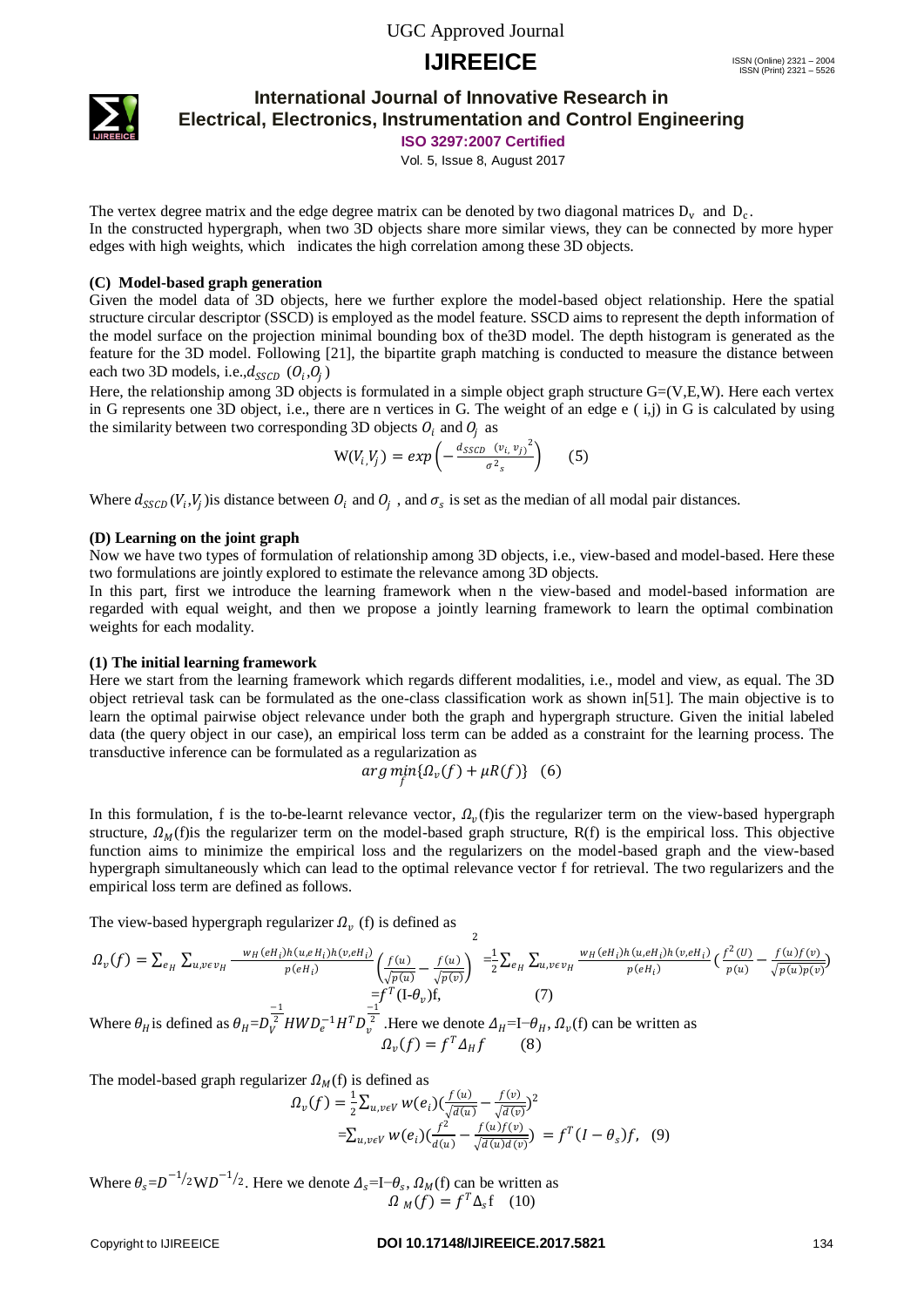## **IJIREEICE** ISSN (Online)  $2321 - 2004$ <br>
ISSN (Print)  $2321 - 2004$



### **International Journal of Innovative Research in Electrical, Electronics, Instrumentation and Control Engineering**

**ISO 3297:2007 Certified**

Vol. 5, Issue 8, August 2017

The empirical loss term R(f)is defined as

 $R(f) = ||f - y||^2$  (11)

Where y is the initial label vector. In the retrieval process, it is defined as an  $n \times 1$  vector, in which only the query is set as 1 and all other components are set as 0.

Now the objective function can be rewritten as

$$
\arg \frac{\min}{f} \{ f^T \Delta_H f + f^T \Delta_s f + \mu \| f - y \|^2 \} \tag{12}
$$
  
 
$$
f = (I + \frac{1}{\lambda} (\Delta_H + \Delta_s))^{-1} y \tag{13}
$$

f can be solved by

f is the relevance of all the objects in the dataset with respect to the query object. A large relevance value indicates high similarity between the object and the query. The higher the corresponding relevance value is, the more similar the two objects are. With the generated object relevance f, all the objects in the dataset can be sorted in a descending order according to f.

#### **(2) Learning the combination weights**

We noted that the view information and the model information may not share the same impact on 3D object representation. In some cases, the view information may be more important, and in some other cases, the model data may play an important role. Under such conditions, we further learn the optimal weights for the view information and the model data. In this part, we introduce the learning framework embedding the combination weight learning. The objective for the learning process is composed of three parts, i.e., the graph/hypergraph structure regularizers, the empirical loss and the combination weight regularizer.

Here we let  $\alpha$  and  $\beta$  denote the combination weights for view-based and model-based information respectively, where  $\alpha + \beta = 1$ . After adding the normal the combination weights, the objective function can be further revised as  $arg min_{f,\alpha,\beta} \{ \alpha f^T \Delta_H f + \beta f^T \Delta_s f + \mu \| f - y \|^2 + \eta (\alpha^2 + \beta^2) \}$  (14)

Where  $\alpha + \beta = 1$ .

The solution for the above optimization task is provided as follows. To solve the above objective function, we alternatively optimize f and  $\alpha$ /β. We first fix  $\alpha$  and β, and optimize f.

Now the objective function changes to

$$
arg min_f \{ \alpha f^T \Delta_H f + \beta f^T \Delta_s f + \mu \| f - y \|^2 \} \tag{15}
$$

According to Eq. (13), it can be solved by

$$
f = \left(I + \frac{1}{\lambda}(\alpha \Delta_H + \beta \Delta_s)\right)^{-1} y \tag{16}
$$

Then we optimize  $\alpha/\beta$  with fixed f. Here we employ the Lagrangian method, and the objective function changes to

$$
\underset{\alpha,\,\beta}{\arg\min} \quad \left\{ \alpha f^T \Delta_H f + \beta f^T \Delta_s f + \eta \left( \alpha^2 + \beta^2 \right) + \xi (\alpha + \beta - 1) \right\} \tag{17}
$$

Solving the above optimization problem, we can obtain

$$
\xi = -\frac{f^T \Delta_H f + f^T \Delta_s f}{2} - \eta, \qquad (18)
$$

$$
\alpha = \frac{1}{2} - \frac{f^T \Delta_H f - f^T \Delta_s f}{4\eta} \qquad (19)
$$

$$
\beta = \frac{1}{2} - \frac{f^T \Delta_s f - f^T \Delta_H f}{4\eta} \qquad (20)
$$

The above alternative optimization can be processed under the optimal f value is achieved, which can be used for the 3D object retrieval. With the learned combination weights, the model-based and view-based data can be optimally explored simultaneously and the relevance vector f can be obtained. The main merit of the proposed method is that it jointly explore the view information and the model data of 3D objects in hypergraph/graph frameworks for 3D object retrieval.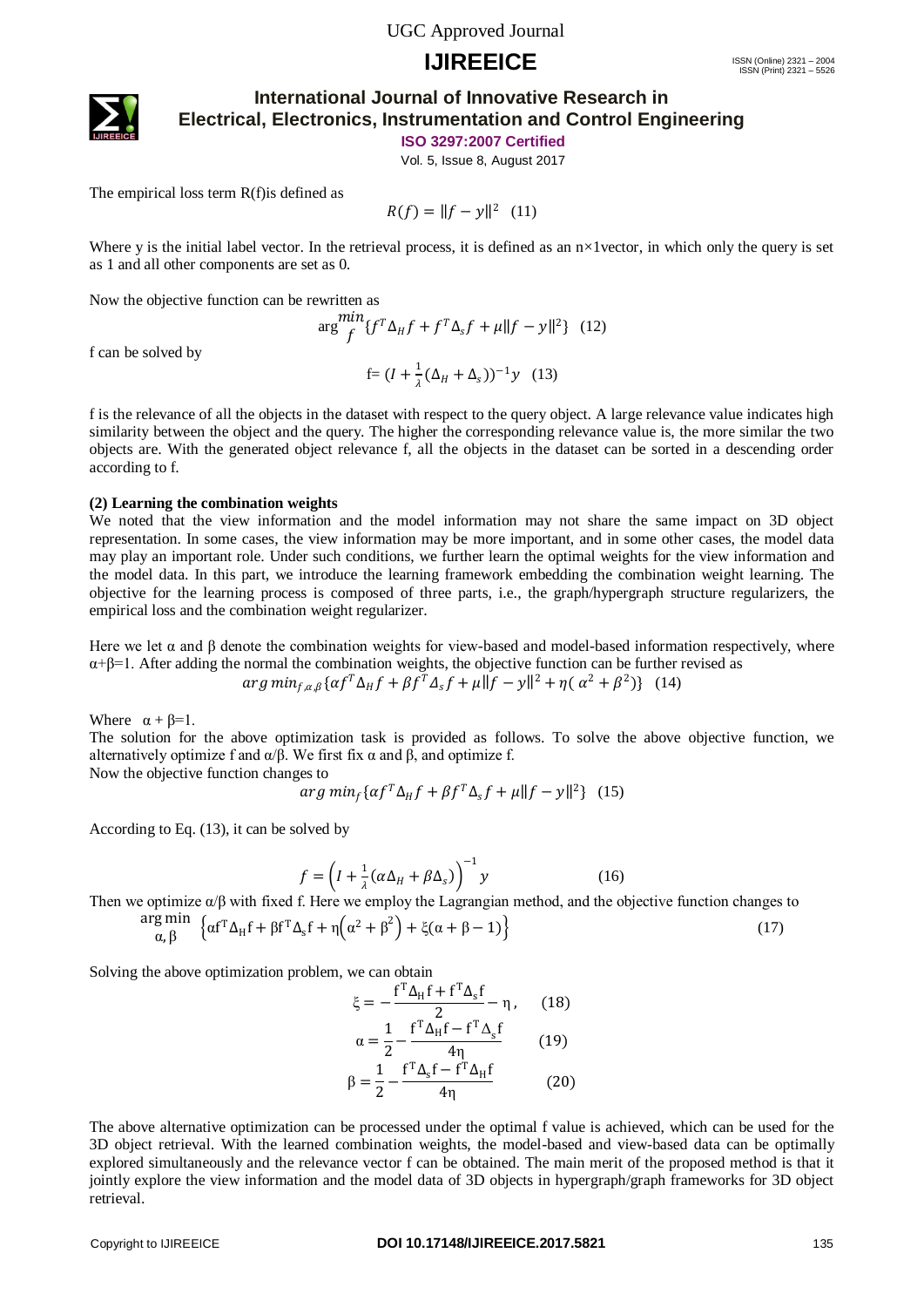# **IJIREEICE** ISSN (Online)  $2321 - 2004$ <br>
ISSN (Print)  $2321 - 2004$



### **International Journal of Innovative Research in Electrical, Electronics, Instrumentation and Control Engineering**

**ISO 3297:2007 Certified**

Vol. 5, Issue 8, August 2017

**5. RESULTS**



Fig. 2: Query image



Fig 3: Retrieved image



Fig 4:precision and recall curve for NTU database



Fig 5:precision and recall curve for PSB database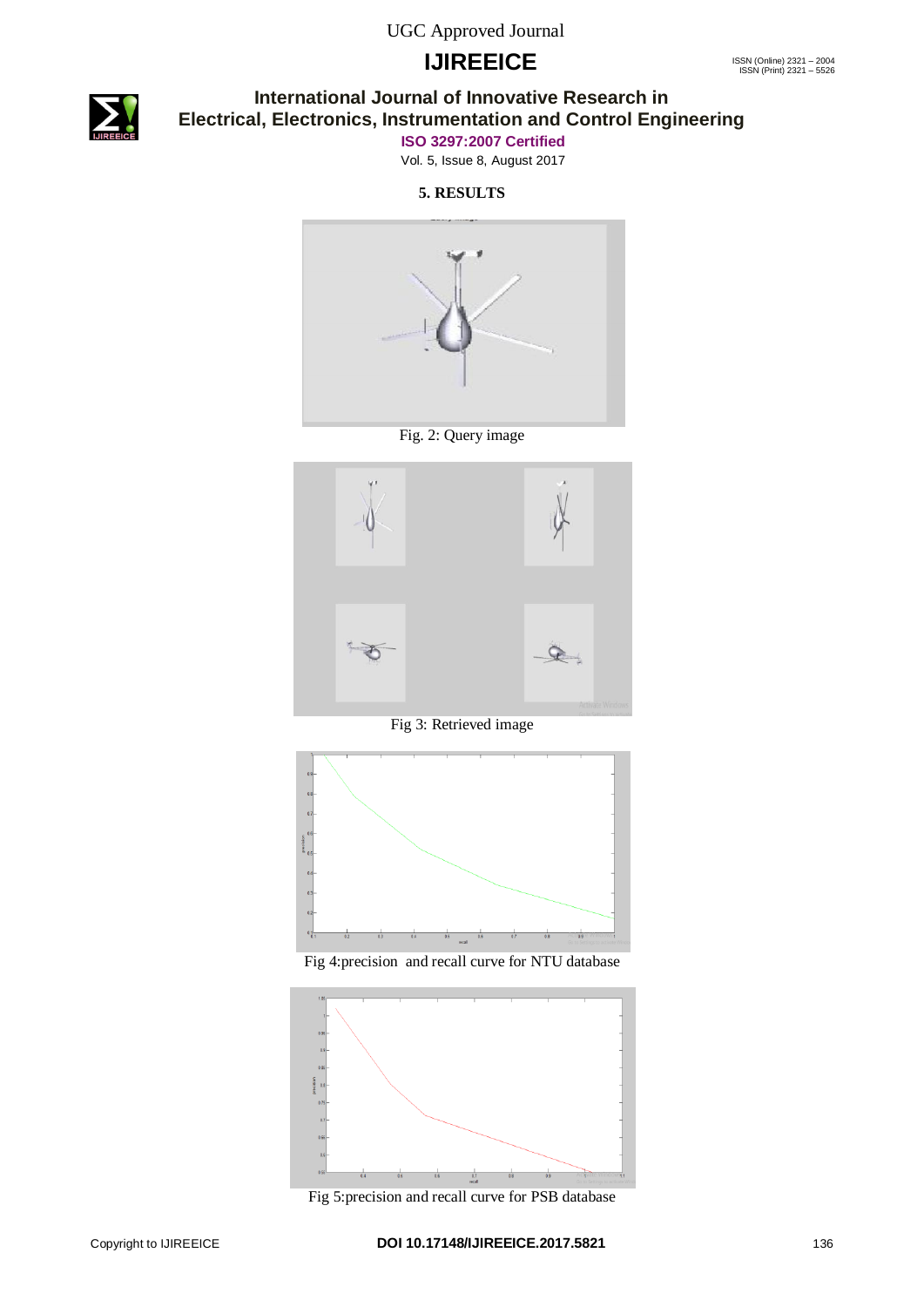# **IJIREEICE** ISSN (Online)  $2321 - 2004$ <br>
ISSN (Print)  $2321 - 2004$



### **International Journal of Innovative Research in Electrical, Electronics, Instrumentation and Control Engineering**

**ISO 3297:2007 Certified**

Vol. 5, Issue 8, August 2017



Fig. 6: F measure and ANMRR For NTU dataset



Fig. 7: F measure and ANMRR For PSB dataset







Fig. 9: For NTU dataset